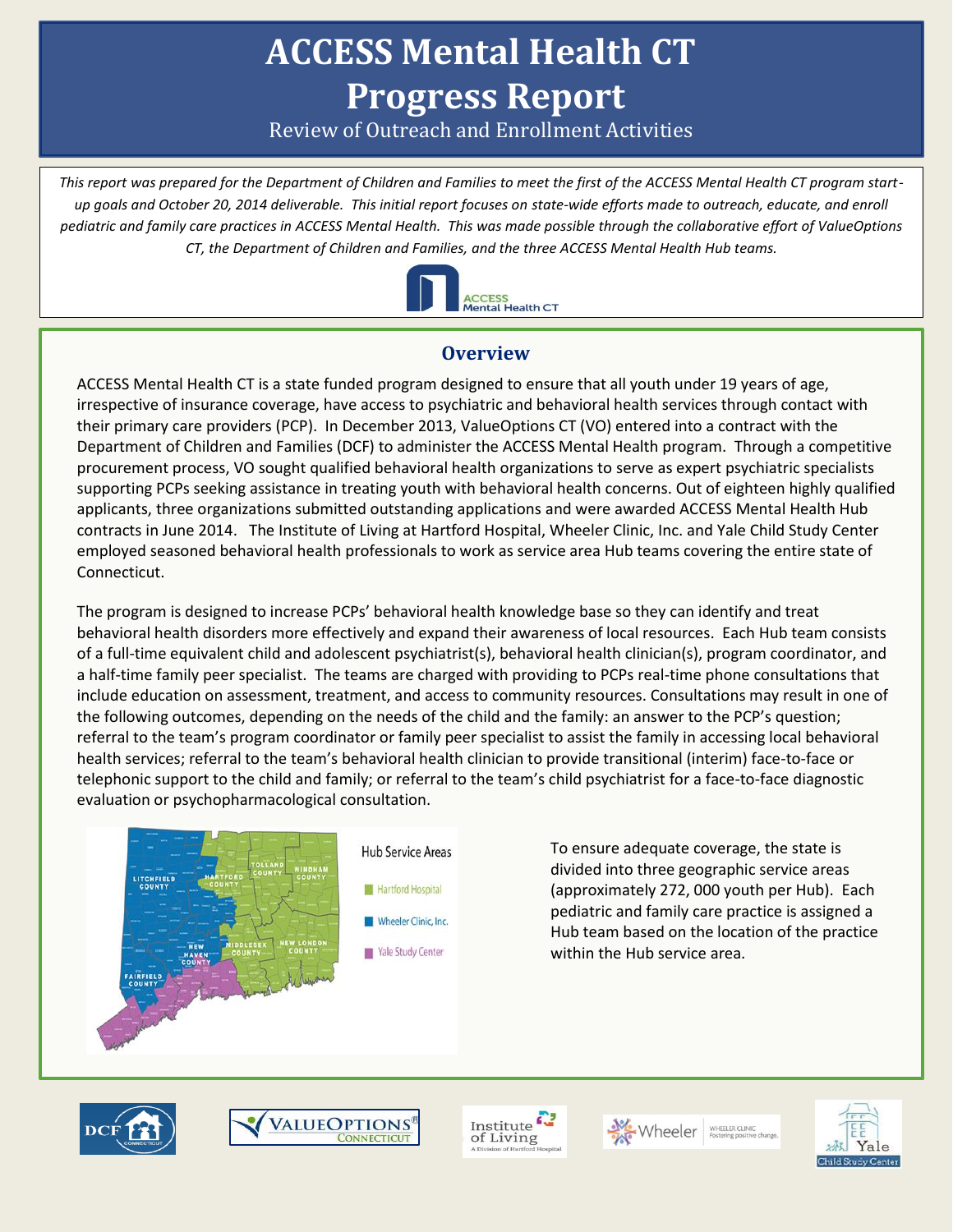#### **Statewide Outreach**

State agency representatives, medical and behavioral health providers and key stakeholders lobbied for ACCESS Mental Health to be established in Connecticut. As part of the state-wide implementation, start-up goals of educating 80% of pediatric and family care practices by August 18, 2014 and enrolling 50% of those practices by November 17, 2014 were set. In collaboration with DCF, Child Health and Development Institute, and the CT chapter of the American Academy of Pediatrics, VO utilized several marketing tactics to inform the pediatric medical community about the ACCESS Mental Health program. Press releases, newsletters, email blasts, website development, webinars, and community meeting announcements began in May 2014. Additionally, the Hub teams deployed their own individual tactics across the state, including press releases, newsletters, brochure mailings, phone calls, and face to face meetings.

Initially, 506 pediatric and family care practices in the state of Connecticut were identified as potential participants to enroll in the ACCESS Mental Health program. However, through outreach, the initial list of 506 practices was updated to reflect new practices and those that retired.

| Initial Practices Identified | 506 |
|------------------------------|-----|
| <b>Practices Added</b>       | 18  |
| <b>Practices Removed</b>     | 20  |
| <b>Final Practice Count</b>  | 504 |



Wheeler Clinic outreached to 100% of the practices assigned within their assigned service area, followed by Hartford Hospital with 99% and Yale Child Study with 79.6%.

|                   | <b>Practices</b><br>Assigned | 80% Compliance<br><b>Benchmark</b> | <b>Practices</b><br>Outreached | Outreach<br>Rate |
|-------------------|------------------------------|------------------------------------|--------------------------------|------------------|
| Hartford          |                              |                                    |                                |                  |
| Hospital          | 202                          | 162                                | 200                            | 99.0%            |
| Wheeler           |                              |                                    |                                |                  |
| Clinic            | 160                          | 128                                | 160                            | 100.0%           |
| <b>Yale Child</b> |                              |                                    |                                |                  |
| Study             | 142                          | 114                                | 113                            | 79.6%            |
|                   |                              |                                    |                                |                  |
| Statewide         | 504                          | 403                                | 473                            | 93.8%            |

From June 1<sup>st</sup> through August 18<sup>th</sup>, the Hubs connected with 93.8% (473) of the pediatric and family care practices across the state, educating them about the ACCESS Mental Health CT program and inviting them to enroll. This far exceeds the start-up goal of 80%. All three Hub teams made solid efforts in outreaching to the practices within their service areas.



It is important to note that this data only includes the direct efforts made by each Hub. The additional efforts made by DCF, CHDI, CT-AAP and VO are not included in this data.